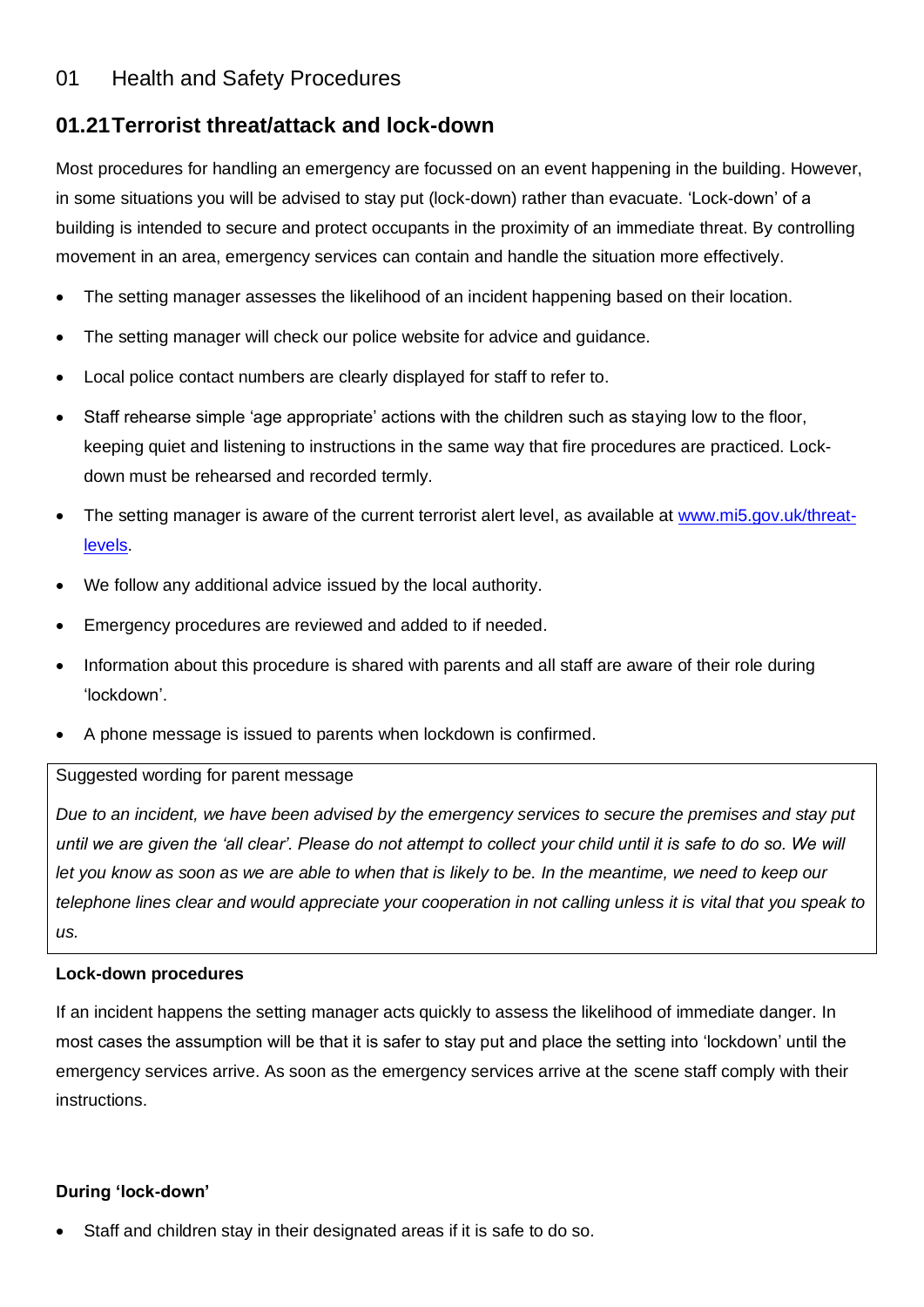- Doors and windows are secured until further instruction is received.
- Curtains and blinds are closed where possible.
- Staff and children stay away from windows and doors.
- Children are encouraged to stay low and keep calm.
- Staff tune into a local TV or radio station for more information.
- Staff do NOT make non-essential calls on mobile phones or landlines.
- If the fire alarm is activated, staff and children remain in their designated area and await further instructions from emergency services, unless the fire is in their area. In which case, they will move to the next room/area, following usual fire procedures.

## **The door will not be opened once it has been secured until the manager is officially advised "all clear" or is certain it is emergency services at the door.**

#### **During lockdown staff do NOT:**

- travel down long corridors
- assemble in large open areas
- call 999 again unless there is immediate concern for their safety, the safety of others, or they feel they have critical information that must be passed on

#### **Following lockdown:**

- Staff will cooperate with emergency services to assist in an orderly evacuation.
- Staff will ensure that they have the register and children's details.
- Staff or children who have witnessed an incident will need to tell the police what they saw. The police may require other individuals to remain available for questioning.
- In the event of an incident, it is inevitable that parents will want to come to the setting and collect their children immediately. They will be discouraged from doing so, until the emergency services give the 'all clear'. Staff will be always acting on the advice of the emergency services.

#### **Recording and reporting**

- The setting manager reports the lockdown to their line manager as soon as possible. In some situations, this may not be until after the event.
- A record is completed as soon as possible.